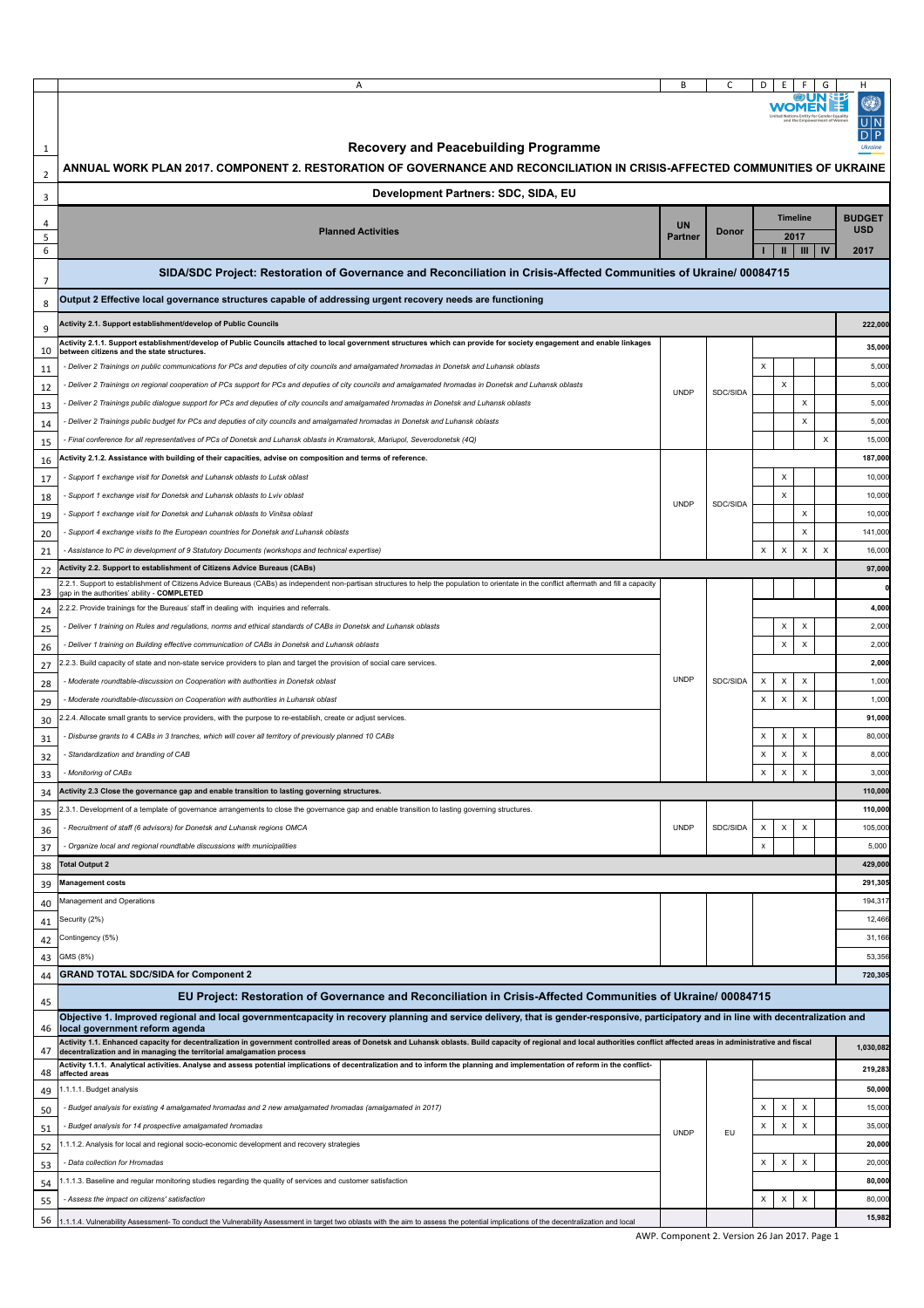|            | Α                                                                                                                                                                                                                                                                                                                                                                             | В           | С  | D                         | Е                         | F<br>G                         | H         |
|------------|-------------------------------------------------------------------------------------------------------------------------------------------------------------------------------------------------------------------------------------------------------------------------------------------------------------------------------------------------------------------------------|-------------|----|---------------------------|---------------------------|--------------------------------|-----------|
|            | governance and identify the inequalities faced by women and children including IDPs in the conflict affected areas                                                                                                                                                                                                                                                            |             |    | X                         | $\times$                  |                                | 15,982    |
| 57         |                                                                                                                                                                                                                                                                                                                                                                               | UN Women    | EU |                           |                           |                                |           |
| 58         | .1.1.5. To conduct the roundtable presentations of the study findings and recommendations by team of consultants for Programme team in Kyiv and to national stakeholders including<br>he Civil-Military Administrations (as a form of regional administrations), Regional development Agencies and to the representatives of the social services on local level in Kramatorsk |             |    |                           |                           |                                | 5,000     |
| 59         | and Sieverodonetsk                                                                                                                                                                                                                                                                                                                                                            |             |    | X                         | X                         | X<br>X                         | 5,000     |
| 60         |                                                                                                                                                                                                                                                                                                                                                                               |             |    |                           |                           |                                | 69,283    |
| 61         | 1.1.1.6. Conduct "SCORE"                                                                                                                                                                                                                                                                                                                                                      |             |    | X                         | X                         | $\mathsf X$<br>X               | 69,283    |
|            |                                                                                                                                                                                                                                                                                                                                                                               |             |    |                           |                           |                                |           |
| 62         | Activity 1.1.2. Provide capacity development support and technical assistance in administrative and fiscal decentralization.                                                                                                                                                                                                                                                  |             |    |                           |                           |                                | 414,127   |
| 63         | .1.2.1. Support to Prefect office - deleted (Reallocated to support to RDA Activity 1.2.2.4)                                                                                                                                                                                                                                                                                  |             |    |                           |                           |                                |           |
| 64         | .1.2.2. Support to Rayons Councils to establish the Executive Ofices of Rayons - deleted (Reallocated to support to RDA Activity 1.2.2.4)                                                                                                                                                                                                                                     |             |    |                           |                           |                                |           |
| 65         | .1.2.3. Support to Sectoral Administrative and Fiscal Decentralization for key services                                                                                                                                                                                                                                                                                       |             |    |                           |                           |                                | 414,127   |
|            | - International technical assistance in administrative and fiscal decentralization                                                                                                                                                                                                                                                                                            |             |    | $\times$                  | X                         | X<br>X                         | 120,000   |
| 66         |                                                                                                                                                                                                                                                                                                                                                                               |             |    |                           |                           |                                |           |
| 67         | - 4 national experts on administative and fiscal decentralization for hromadas                                                                                                                                                                                                                                                                                                |             |    | X                         | х                         | X<br>$\boldsymbol{\mathsf{X}}$ | 294,127   |
| 68         | Activity 1.1.3. Provide capacity development support and technical assistance in managing the territorial amalgamation process                                                                                                                                                                                                                                                |             |    |                           |                           |                                | 396,672   |
| 69         |                                                                                                                                                                                                                                                                                                                                                                               |             |    | X                         | X                         | X<br>X                         | 396,67    |
| 70         | .1.3.1. Regional communication and information campaign for territorial administrative reform (amalgamation)                                                                                                                                                                                                                                                                  |             |    |                           |                           |                                | 79,993    |
|            | - Provide assistance for OSAs in development of regional communication and infromation campaign                                                                                                                                                                                                                                                                               | <b>UNDP</b> | EU | X                         | X                         | $\mathsf X$<br>X               | 79,993    |
| 71         |                                                                                                                                                                                                                                                                                                                                                                               |             |    |                           |                           |                                |           |
| 72         | .1.3.2. Identification of target clusters of local governments and validation of prospective maps                                                                                                                                                                                                                                                                             |             |    |                           |                           |                                | 35,000    |
| 73         | - Assessment of 20 Hromadas needs in mapping change in cooperation with Decentralization Department                                                                                                                                                                                                                                                                           |             |    | X                         | X                         |                                | 35,000    |
| 74         | .1.3.3. Establishment and training of a network of facilitators                                                                                                                                                                                                                                                                                                               |             |    |                           |                           |                                | 104,405   |
| 75         | Create and train the network of facilitators "change agents" (min.14) capable to initiate and conduct the process of voluntary amalgamation                                                                                                                                                                                                                                   |             |    | X                         | X                         | X<br>х                         | 104,405   |
|            | .1.3.4. Elaboration of a plan and methodology for voluntary amalgamation                                                                                                                                                                                                                                                                                                      |             |    |                           |                           |                                | 35,000    |
| 76         | - Elaborate 14 plans and methodology for voluntary amalgamation (focusing on the institutional and organizational aspects), to have it approved by Hromadas and test pilot                                                                                                                                                                                                    |             |    |                           |                           |                                |           |
| 77         | nethodology in a group of local authorities.                                                                                                                                                                                                                                                                                                                                  |             |    | $\boldsymbol{\mathsf{x}}$ | X                         |                                | 10,000    |
| 78         | Conduct 14 workshops/round tables with Hromada's communities                                                                                                                                                                                                                                                                                                                  |             |    |                           | X                         | $\boldsymbol{\mathsf{X}}$      | 25,000    |
| 79         | .1.3.5. Facilitation of the voluntary amalgamation process in ca. 20 clusters of local governments                                                                                                                                                                                                                                                                            |             |    |                           |                           |                                | 142,274   |
|            | - Provide legal, administrative and financial consultations; In cooperation with ULEAD to provide consultants for legal, administrative and financial support (incl on-line consultations)                                                                                                                                                                                    |             |    |                           |                           |                                |           |
|            | o targeted working groups (within local authorities) in each future territorial administrative unit, and then facilitate the whole process while offering technical assistance in the form                                                                                                                                                                                    |             |    | X                         | $\boldsymbol{\mathsf{X}}$ | X<br>X                         | 142,274   |
| 80         | advice, guidance, mentoring and problem-solving.                                                                                                                                                                                                                                                                                                                              |             |    |                           |                           |                                |           |
|            | Activity 1.2.<br>Restored and improved public services. Strengthened capacity of regional and local governments to improve quality, delivery and access to public services based on participatory gender and conflict-sensitive approaches                                                                                                                                    |             |    |                           |                           |                                | 3,904,381 |
| 81         | to planning and budgeting                                                                                                                                                                                                                                                                                                                                                     |             |    |                           |                           |                                |           |
| 82         | Activity 1.2.1. Establishment and practice of a participatory and conflict sensitive approach to planning and budgeting which is inclusive, gender responsive and                                                                                                                                                                                                             |             |    |                           |                           |                                | 214,597   |
| 83         | promoting women's' empowerment                                                                                                                                                                                                                                                                                                                                                |             |    | X                         | X                         | $\mathsf X$<br>X               | 214,597   |
| 84         | .2.1.1. Support elaboration of Regional Development Strategies and Action Plans                                                                                                                                                                                                                                                                                               |             |    |                           |                           |                                | 107,299   |
|            | - Provide support to the Donetsk and Luhansk oblast authorities to develop and implement 2 Implementation Plans of Regional Development Strategies                                                                                                                                                                                                                            | <b>UNDP</b> | EU | X                         | X                         | $\boldsymbol{\mathsf{X}}$      | 107,299   |
| 85         |                                                                                                                                                                                                                                                                                                                                                                               |             |    |                           |                           |                                |           |
| 86         | .2.1.2. Support elaboration of Local Social and Economic Development Strategies for new amalgamated Hromadas                                                                                                                                                                                                                                                                  |             |    |                           |                           |                                | 107,299   |
| 87         | Provide support and facilitate the elaboration (and, where they exist, updating) of the Local Socio-Economic Development Strategies (LSED), for 4 hromadas in both oblasts<br>Chmiryvka, Mykolaivska, Cherkasska, Lymanska)                                                                                                                                                   |             |    | X                         | X                         | X<br>X                         | 107,299   |
|            |                                                                                                                                                                                                                                                                                                                                                                               |             |    |                           |                           |                                | 26,481    |
| 88         | .2.1.3. Support provision of basic and advanced GRB trainings, in-country study tours for regional and local authorities in order to support participatory program-based and gender-<br>esponsive budgeting (select partner Bureau for Gender Strategy and Budgeting)                                                                                                         |             |    | X                         |                           |                                |           |
| 89         |                                                                                                                                                                                                                                                                                                                                                                               |             |    |                           | X                         | $\times$                       | 26,481    |
| 90         | .2.1.4. Provide gender analysis tools and methods to regional and local authorities to integrate gender into the strategies and local development programmes such as socio-economic                                                                                                                                                                                           |             |    |                           |                           |                                |           |
|            |                                                                                                                                                                                                                                                                                                                                                                               |             |    |                           |                           |                                | 26,481    |
| 91         | development programme                                                                                                                                                                                                                                                                                                                                                         |             |    | X                         | X                         | $\boldsymbol{\mathsf{x}}$      | 26,481    |
|            |                                                                                                                                                                                                                                                                                                                                                                               | UN Women    | EU |                           |                           |                                | 15,105    |
| 92         | .2.1.5 To support women's groups participation in budget planning and formulation process throughout round table meetings, workshops and discussions                                                                                                                                                                                                                          |             |    |                           |                           |                                |           |
| 93         |                                                                                                                                                                                                                                                                                                                                                                               |             |    |                           | X                         | $\boldsymbol{\mathsf{X}}$<br>X | 15, 105   |
| 94         | .2.1.6. To organize the regional conference on GRB, best practices and lessons learned in the process of decentralization with the participation of local councils and regional<br>administrations from across the country; this learning initative will also involve the representatives of the western Ukraine to share and to disseminate the good practice examples (in   |             |    |                           |                           |                                | 5,000     |
| 95         | cooperation with SIDA GRB project, MoF, NDI)                                                                                                                                                                                                                                                                                                                                  |             |    |                           |                           | X<br>X                         | 5,000     |
| 96         | Activity 1.2.2. Ensuring effective anticorruption efforts in local government as well as information management and monitoring systems on the development and                                                                                                                                                                                                                 |             |    |                           |                           |                                | 1,027,085 |
|            | implementation of public policies.                                                                                                                                                                                                                                                                                                                                            |             |    | $\times$                  | x                         | $\boldsymbol{\mathsf{X}}$<br>X | 1,027,085 |
| 97         |                                                                                                                                                                                                                                                                                                                                                                               |             |    |                           |                           |                                |           |
| 98         | .2.2.1. Promote government transparency                                                                                                                                                                                                                                                                                                                                       |             |    |                           |                           |                                | 31,232    |
| 99         | - SIVA Report on Regional and Local Procurement in Donetsk oblast- COMPLETED                                                                                                                                                                                                                                                                                                  |             |    |                           |                           |                                | 0.00      |
| 100        | - 2 Integrity management trainings in Kramatorsk and Severodonetsk-- COMPLETED                                                                                                                                                                                                                                                                                                |             |    |                           |                           |                                | 0.00      |
| 101        | Integrity management strategy and plan for Oblast and Regional development Agency staff (Donetsk oblast) -                                                                                                                                                                                                                                                                    |             |    | X                         |                           |                                | 15,616    |
|            | Methodology and implementation plan on community based monitoring system                                                                                                                                                                                                                                                                                                      |             |    | $\mathsf X$               |                           |                                | 15,616    |
| 102        |                                                                                                                                                                                                                                                                                                                                                                               |             |    |                           |                           |                                |           |
| 103        | .2.2.2. Support civil society monitoring of government decision and activities                                                                                                                                                                                                                                                                                                |             |    |                           |                           |                                | 150,000   |
| 104        | Provide grants for civil society organizations to provide civil society monitoring of decisions and activities made by government                                                                                                                                                                                                                                             |             |    | $\times$                  | $\boldsymbol{\mathsf{x}}$ | $\mathsf X$<br>X               | 150,000   |
| 105        | .2.2.3. Ensure effective anti-corruption efforts at the local level                                                                                                                                                                                                                                                                                                           |             |    |                           |                           |                                | 145,853   |
|            | To establish a cooperation with an anti-corruption initiative by the UNDP Istanbul Regional Hub and the Foundation of Partners for Local Development (FPDL), which builds capacity                                                                                                                                                                                            |             |    |                           |                           |                                |           |
| 106        | f Ukrainian anti-corruption practitioners at the local level with the financial support of the Romanian Ministry of Foreign Affairs.                                                                                                                                                                                                                                          |             |    | X                         | х                         | X<br>X                         | 145,853   |
| 107        | 1.2.2.4. Support to the Regional Development Agencies in Donetsk and Lugansk oblasts                                                                                                                                                                                                                                                                                          | <b>UNDP</b> | EU |                           |                           |                                | 700,000   |
|            | - Support the creation and help build the sustainability of a newly formed RDA                                                                                                                                                                                                                                                                                                |             |    | X                         | X                         | $\mathsf X$<br>X               | 700,000   |
| 108        |                                                                                                                                                                                                                                                                                                                                                                               |             |    |                           |                           |                                |           |
| 109        | Activity 1.2.3. Assistance to local authorities and communities from cities and towns as well as to the administrative centres of the newly amalgamated Hromadas.                                                                                                                                                                                                             |             |    |                           |                           |                                | 2,578,699 |
| 110        |                                                                                                                                                                                                                                                                                                                                                                               |             |    | X                         | X                         | X<br>X                         | 2,578,699 |
| 111        | .2.3.1. Capacity assessment                                                                                                                                                                                                                                                                                                                                                   |             |    |                           |                           |                                | 106,010   |
| 112        | - Help communities organize 20 working groups in Hromadas and provide support for participatory assessment processes                                                                                                                                                                                                                                                          |             |    | $\times$                  | x                         | X<br>X                         | 50,000    |
|            | - Elaborate 20 Hromada's profiles                                                                                                                                                                                                                                                                                                                                             |             |    | X                         | X                         |                                | 56,010    |
| 113<br>114 | 1.2.3.2. Organizational development plans                                                                                                                                                                                                                                                                                                                                     |             |    |                           |                           |                                | 106,010   |